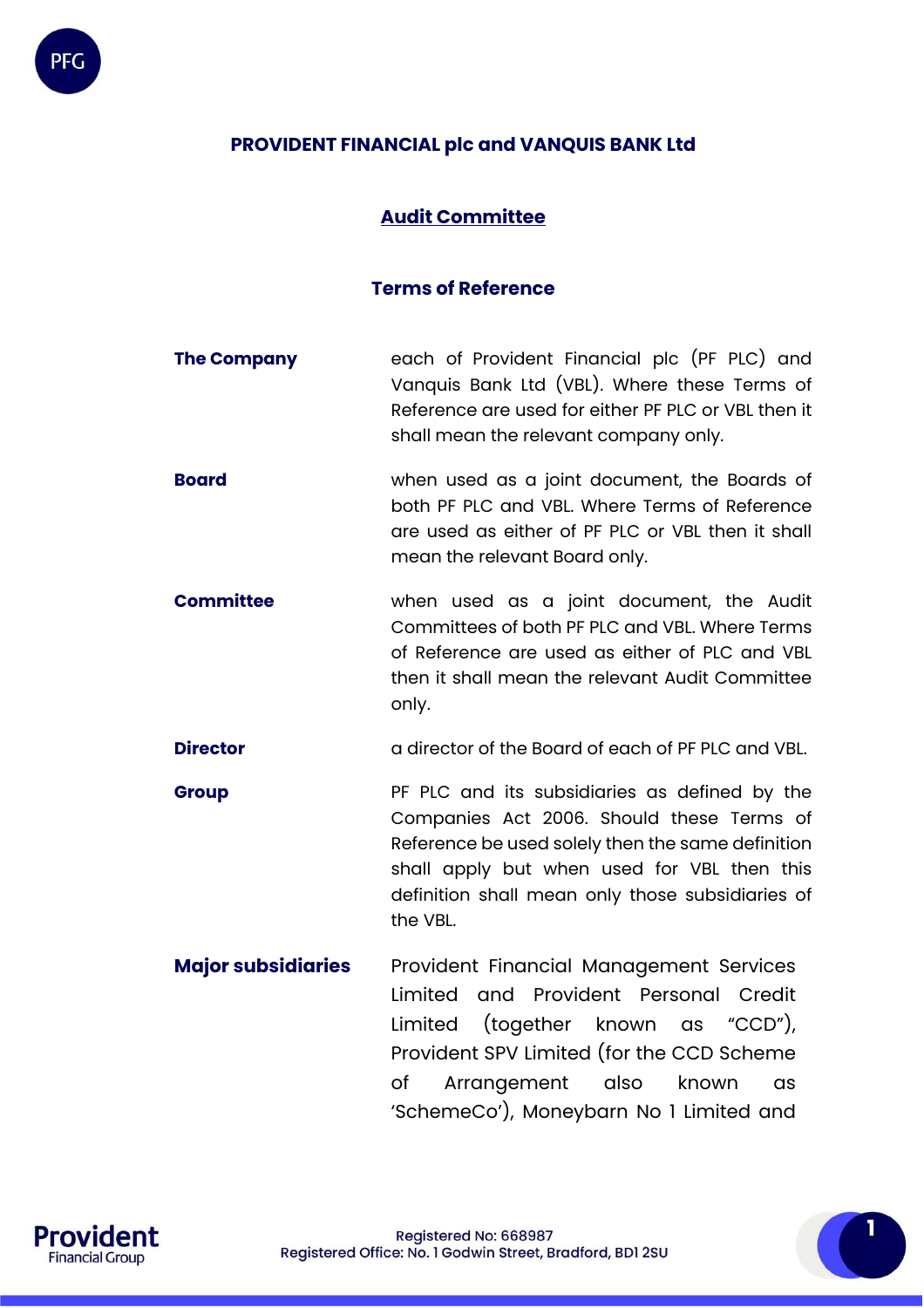

**The Code** The UK Corporate Governance Code and any later version superseding this version

### 1. Overview

- 1.1. The Boards and Committees of PF PLC and VBL have predominantly identical membership and sit jointly on most occasions. Where a joint meeting takes place these Terms of Reference for the Committee shall apply. Where the Committees of PF PLC or VBL sit separately, these Terms of Reference shall apply with the exception of those duties and responsibilities where due to statute, regulation or other reasons considered appropriate by the directors/executives they cannot or should not apply.
- 1.2. For the purpose of these Terms of Reference the term 'Articles of Association' shall mean, when the Committee is sitting as a joint Committee, the Articles of Association of each of PF PLC and VBL. Where the Committee is sitting as either a Committee of PF PLC or VBL then it shall mean the Articles of Association of the relevant company only.
- 1.3. For the avoidance of doubt reference to shares and share schemes are to shares and schemes of PF PLC only.
- 1.4. Paragraphs or provisions marked with '\*' are expected to apply primarily to the Committee of PF PLC and unless otherwise determined by the Committee that it should also apply to PF PLC, the paragraphs or provisions marked with a '†' are expected to apply primarily to the Committee of VBL. Such matters are not exclusive and can be amended from time to time on an ad hoc or continuous basis, separate to any agreement to amend these Terms of Reference, provided that a quorum of the relevant Committee agrees and this derogation is minuted as such.
- 1.5. Where a matter relating to VBL requires VBL Audit Committee approval, this matter will not also require approval from the Audit Committee of PF PLC.
- 2. Name

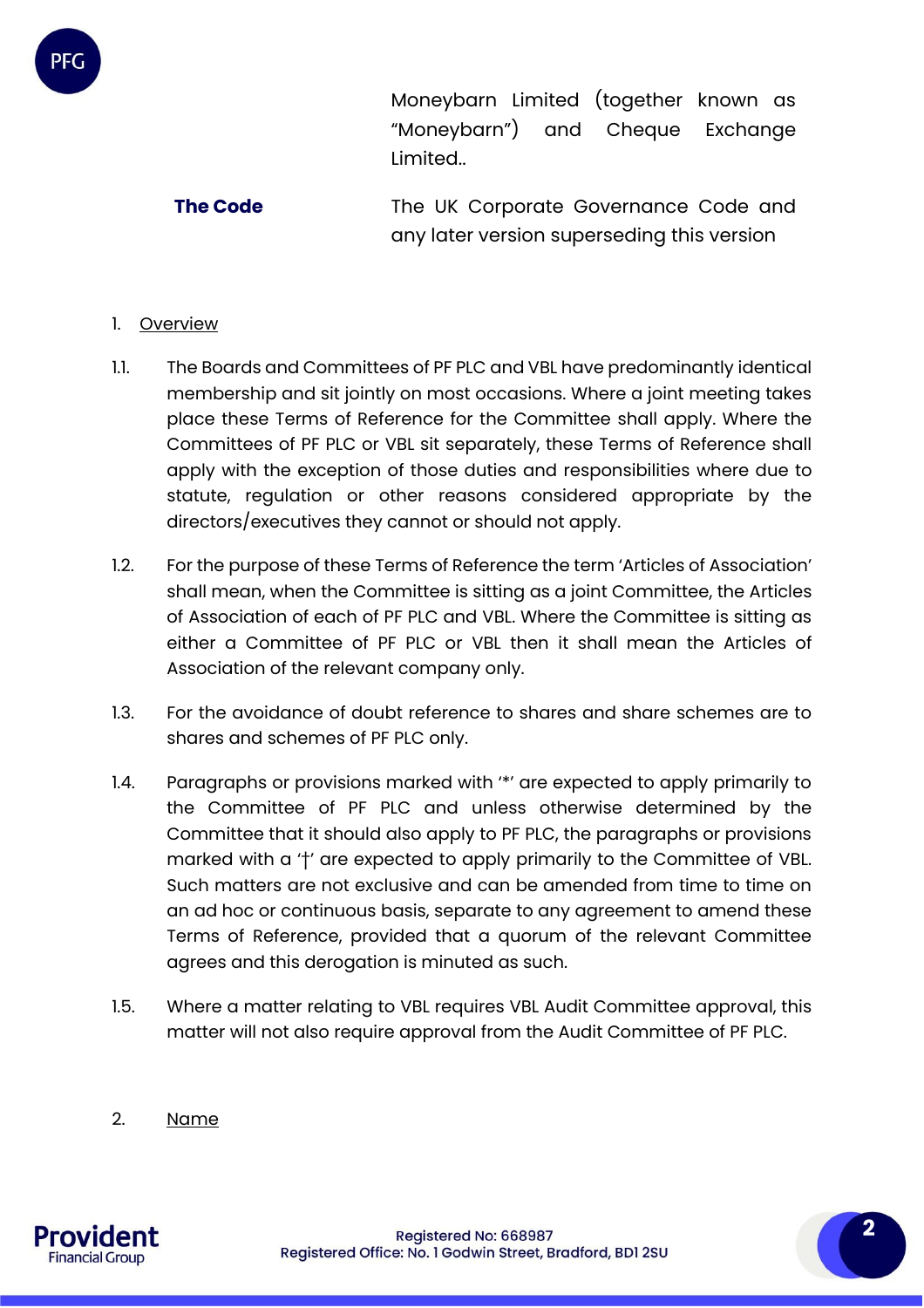

This Committee of the Board shall be known as the Audit Committee (the "Committee").

3. Membership and attendance

*Basic membership*

3.1. The Committee shall comprise at least three members.

*Requirements of membership*

- 3.2. All members of the Committee shall be independent non-executive directors.
- 3.3. The Committee shall include at least one member of the Group Risk Committee and, where possible, one member of the Remuneration Committee.
- 3.4. The Chair of the Committee should have recent and relevant financial experience with a professional qualification from one of the professional accountancy bodies.
- 3.5. The Chair of the Board should not be a member of the Committee.

#### *Appointment*

- 3.6. Members of the Committee shall be appointed by the Board, on the recommendation of the Nomination Committee, in consultation with the Chair of the Committee.
- 3.7. The Chair of the Committee will be appointed by the Board. In the absence of the Chair of the Committee or an appointed deputy, at a Committee meeting, the remaining members present shall elect one of themselves to chair the meeting.
- 3.8. Membership of the Committee will be reviewed by the Board on an annual basis.

#### *Attendance*

- 3.9. Only members of the Committee have the right to attend Committee meetings. However, other individuals may be invited to attend by the Chair for all or part of any meeting, as and when appropriate and necessary.
- 3.10. Without prejudice to the foregoing provision, the Group Chief Finance Officer,

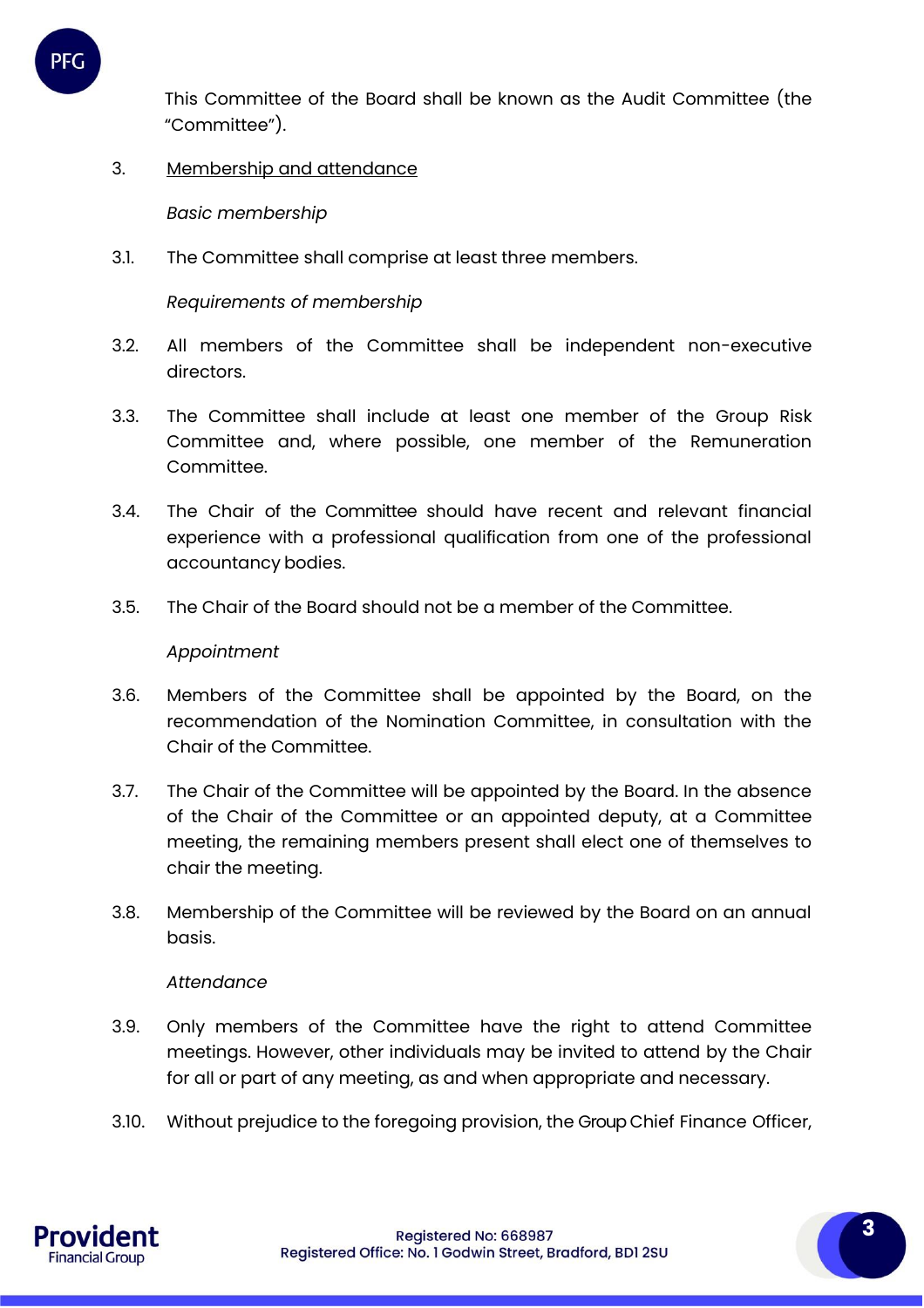

the Group Chief Internal Auditor, the Group Financial Controller, the Group Chief Risk Officer, and the external lead audit partner will be invited to attend meetings on a regular basis. The Group Chief Executive Officer will be in attendance as necessary.

### 4. Secretary

- 4.1. The Company Secretary, or his or her nominee in consultation with the Chair of the Committee, is the Secretary of the Committee.
- 4.2. The Committee Secretary will ensure that the Committee receives information and papers in a timely manner to enable full and proper consideration to be given to issues.

### 5. Quorum

- 5.1. The quorum necessary for the transaction of business will be two members.
- 5.2. In determining whether the members are participating in the meeting, it is irrelevant where the member is and how they are communicating with other attendees.
- 5.3. Ideally of the quorum present, at least one member should have relevant, recent and significant financial experience.
- 6. Meetings

*Frequency*

- 6.1. Meetings will be held at least four times a year and otherwise as required at appropriate intervals in the financial reporting and audit cycle to include at a minimum reports from Finance, Internal Audit and External Audit.
- 6.2. At least twice a year, the Committee will meet with the External Auditors and the Group Chief Internal Auditor without any executive director present.
- 6.3. Outside of the formal meeting programme, the Chair of the Committee, and to a lesser extent, the other Committee members, will maintain a dialogue with key individuals involved in the Company's governance, including the Group Board Chair, the Group Chief Executive Officer, the Group Chief Finance Officer, the external audit lead partner and the Group Chief Internal Auditor.

*Notice*

6.4. Meetings of the Committee shall be called by the Committee Secretary at

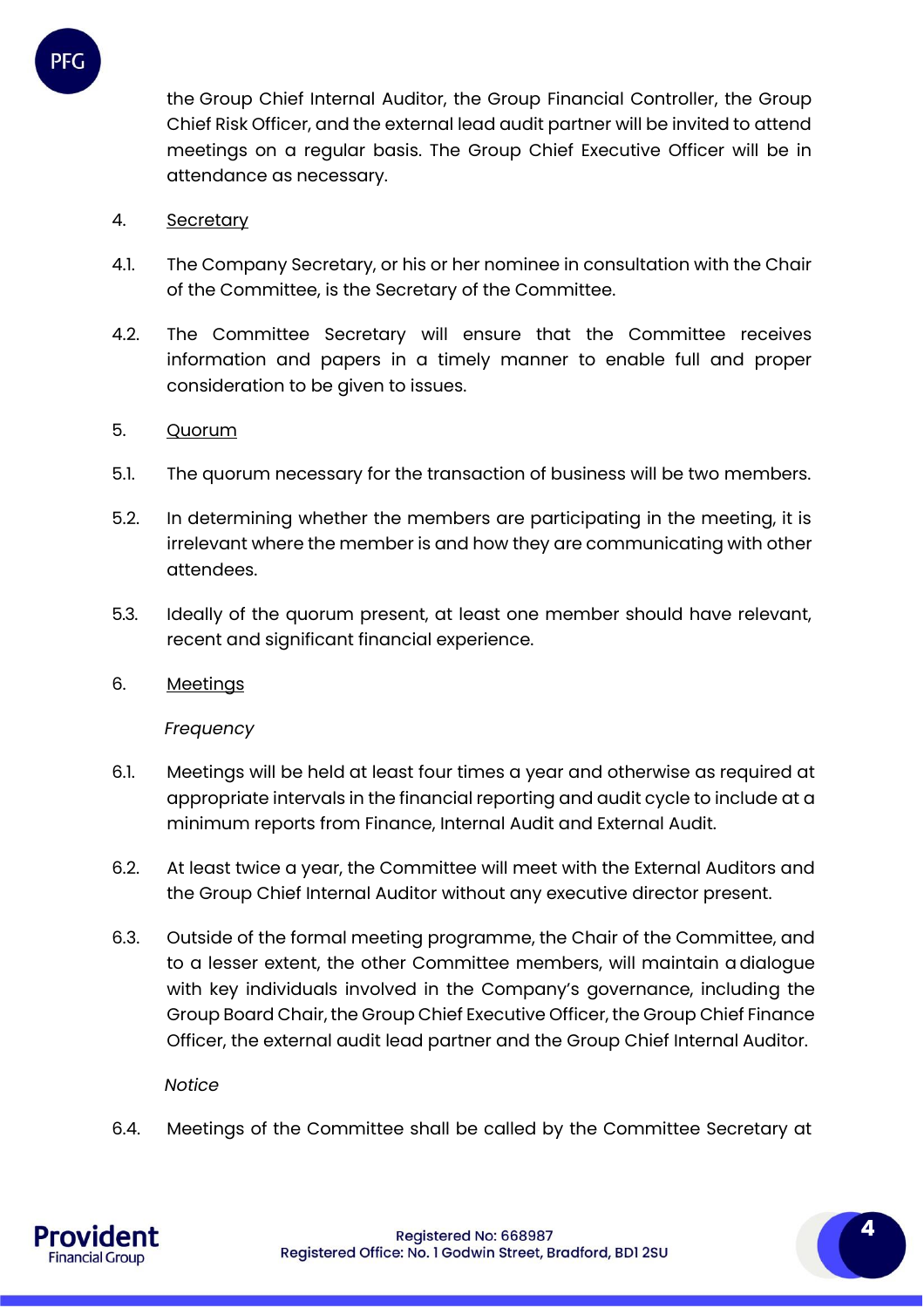the request of the Chair of the Committee or any Committee member.

6.5. Unless otherwise agreed, notice of each meeting confirming the venue, time and date together with an agenda of items to be discussed and the relevant supporting papers, shall be made available to each member of the Committee and any other person required to attend, as soon as reasonably practical and by five working days before the date of the meeting.

# *Voting and conflicts*

- 6.6. The members of the Committee, at the beginning of the meeting, shall declare the existence of any conflicts arising and the Committee Secretary shall minute themaccordingly.
- 6.7. Although normally decisions are reached on a consensus, in the event of a disagreement, decisions on any matter are made by the majority, with the Chair having the casting vote in the event of a tie. A Committee member who remains opposed to a proposal after a vote is taken, can ask for his or her dissent to be noted in the minutes.

# *Minutes*

PFC

- 6.8. The Committee Secretary shall minute the proceedings and decisions of all Committee meetings, including recording the names of those present and in attendance.
- 6.9. Draft minutes of Committee meetings shall be agreed with the Chair of the Committee and then circulated promptly to all members of the Committee. Once finalised, minutes will be made available to all members of the Board, unless it would be inappropriate to do so in the opinion of the Chair of the Committee.
- 6.10. Final signed copies of the minutes of the meetings of the Committee should be maintained for the Company's records, in hard and soft copy where possible.

# 7. Engagement with Shareholders

7.1 The Chair of the Committee should attend the annual general meeting to answer any shareholder questions on the Committee's activities. In addition, the Chair of the Committee should seek engagement with shareholders on significant matters related to the Committee's area of responsibility as and when required.

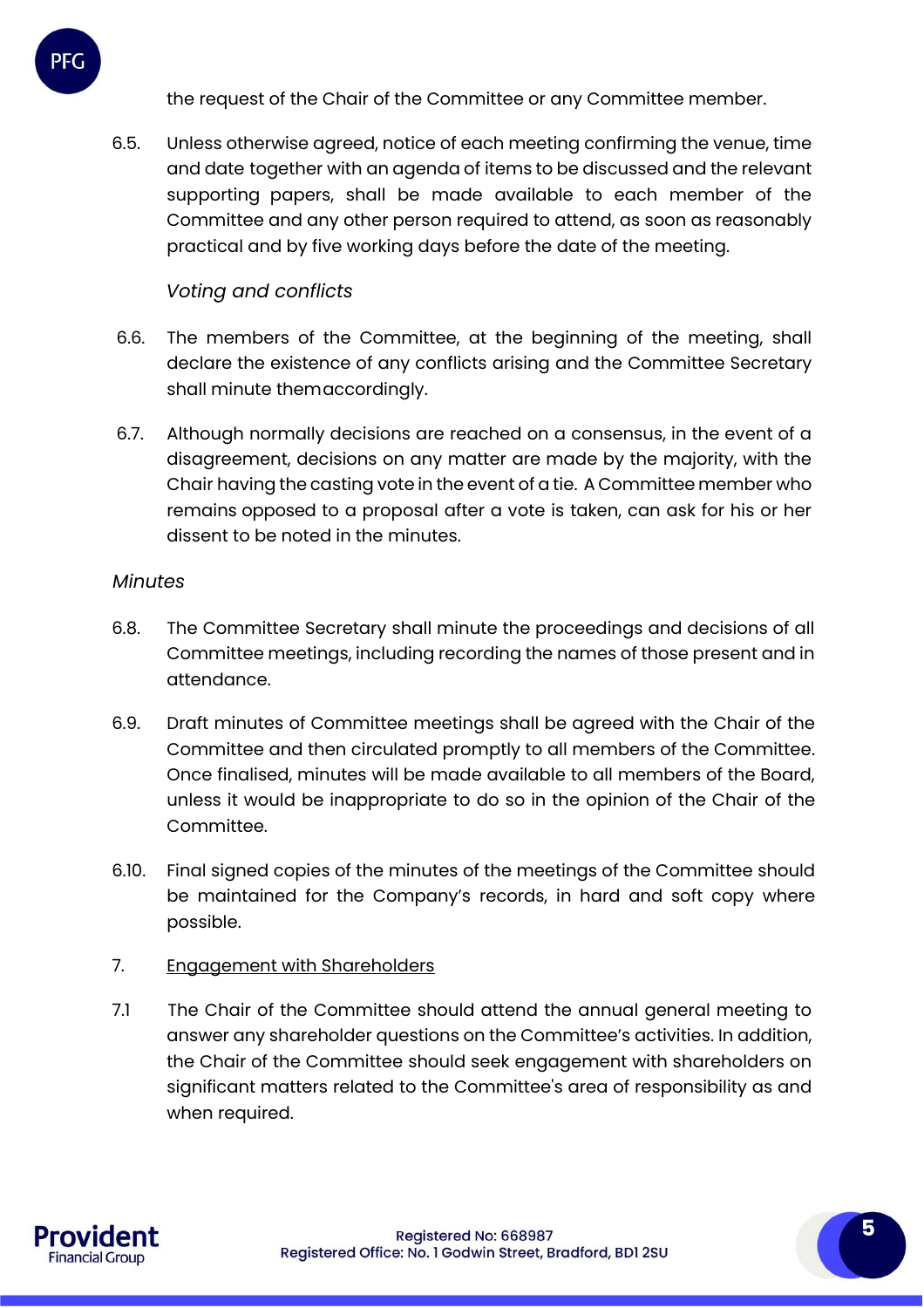

#### 8. Duties

The Committee should have oversight of the Group as a whole and, unless required otherwise by regulation, carry out the duties below for the parent company, major subsidiary undertakings and the Group as a whole, as appropriate.

## *Financial reporting*

- 8.1. Monitor and discuss with management the integrity of the financial statements of the Company and the Group, including:
	- 8.1.1. the annual and half-yearly reports;
	- 8.1.2.preliminary results announcements;
	- 8.1.3.any other formal announcement relating to the Company or the Group's financial performance; and
	- 8.1.4.interactions with regulators in relation to the Company or the Group's financial reporting.
- 8.2. Oversee the processes, controls and procedures which are in place to maintain the integrity of the Group's/Company's accounting and financial reporting.
- 8.3. Review and report to the Board significant financial reporting issues and judgements which the financial statements, interim reports, preliminary announcements and related formal statements contain having regard to matters communicated to it by the External Auditor.
- 8.4. The Committee shall review, challenge and approve the Group's/Company's accounting policies annually for use in the preparation of the Annual Report & Financial Statements.
- 8.5. In particular, the Committee shall review and challenge where necessary:
	- 8.5.1.The application of significant accounting policies across the Group/Company and any changes to them;
	- 8.5.2. Compliance with accounting and financial reporting standards;
	- 8.5.3. The methods used to account for significant or unusual transactions (including any off balance sheet arrangements) where different approaches are possible;

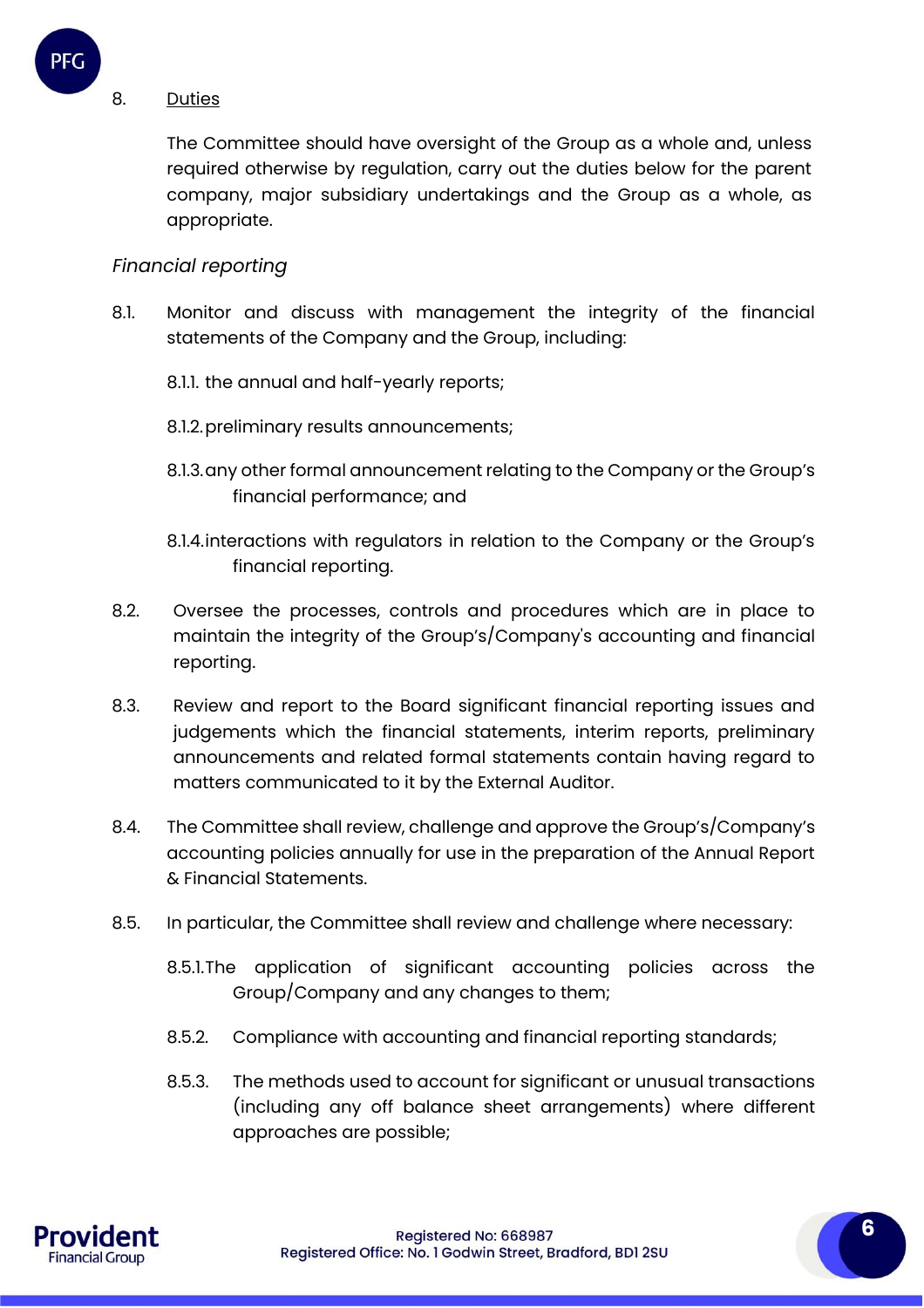

- 8.5.4. Whether the Group has adopted appropriate accounting policies and made appropriate estimates and judgements, taking into account the External Auditor's views on the financial statements;
- 8.5.5. Areas involving significant judgment, estimation or uncertainty and emerging issues, including the key assumptions underpinning significant judgements and estimates;
- 8.5.6. Significant adjustments resulting from the external audit and any views of the External Auditor on matters relating to the financial statements;
- 8.5.7. The ongoing assessment of the viability of the Group and the appropriate basis for the Going Concern assumption, for onward recommendation to the Board;
- 8.5.8. The clarity and completeness of financial reporting disclosures and any changes to those disclosures, including the review of any correspondence between the Group/Company and the External Auditor;
- 8.5.9. All material information presented with the financial statements, including the strategic report and the statements relating to the audit and, jointly with the Risk Committee, for disclosures relating to risk management including the assessment of principal risks;
- 8.5.10. Any other statements requiring Board approval which contain financial information, where to carry out a review prior to Board approval would be practicable and consistent with any prompt reporting requirements under any law or regulation;
- 8.5.11. Where the Committee is not satisfied with any aspect of the proposed financial reporting by the Group/Company, it shall report its views to the Board.

# *Narrative reporting\**

8.6. Where requested by the Board, the Committee should review the content of the annual report and financial statements and advise the Board on whether, taken as a whole, it is fair, balanced and understandable and provides the information necessary for shareholders to assess the Group's performance, business model and strategy, and whether it informs the Board's statement in the annual report on these matters that is required under the Code.

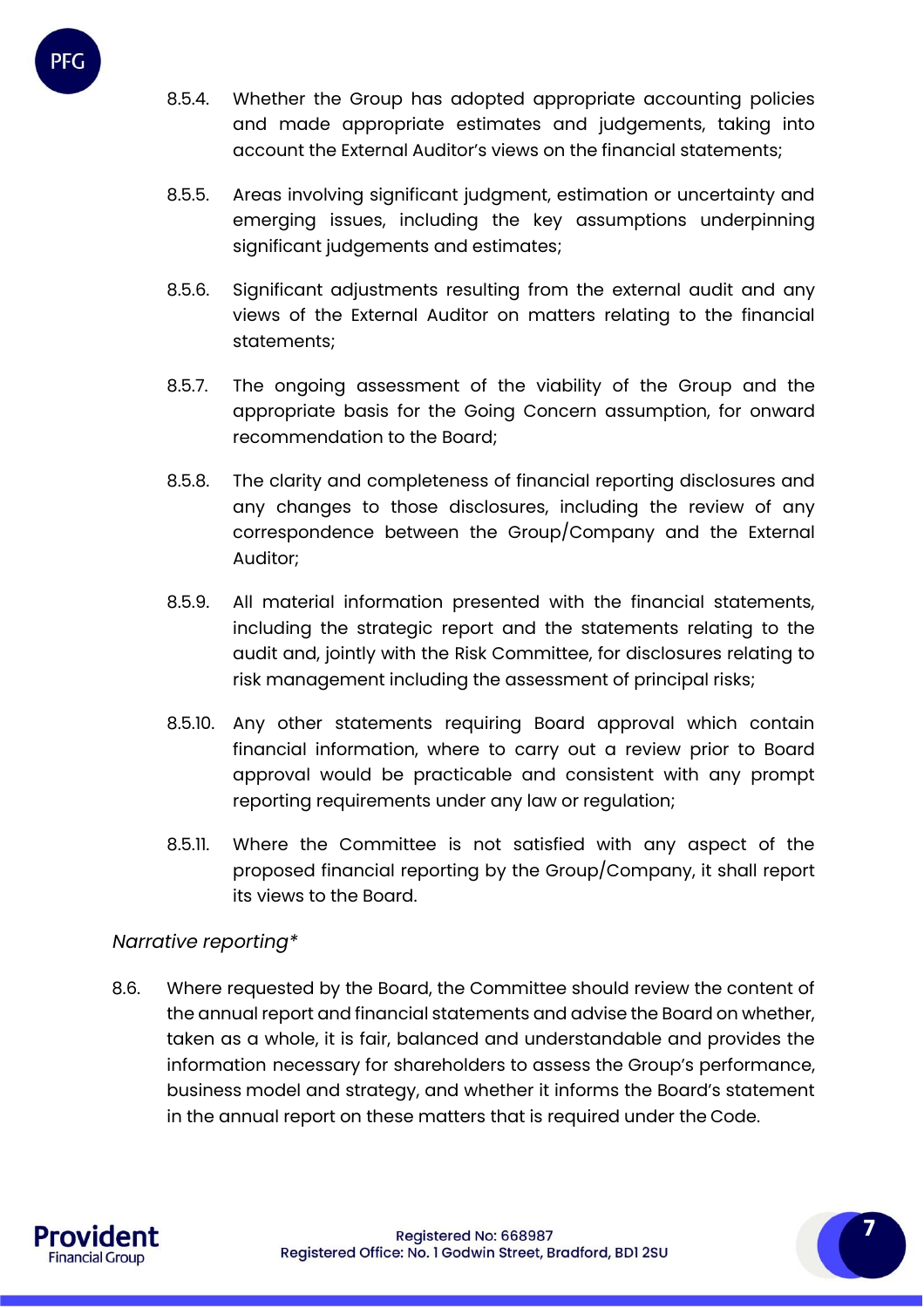

8.7. Where requested by the Board, the Committee should review the Corporate Social Responsibility Report including the TCFD disclosures.

### *Internal controls*

- 8.8. The Committee shall:
	- 8.8.1.Keep under review the adequacy and effectiveness of the Group's/Company's internal financial controls and other internal control systems as required, including those that identify, assess, manage and monitor financial risks;
	- 8.8.2. Keep under review:
		- 8.8.2.1. any audit findings with a rating of 'Major' or above;
		- 8.8.2.2. assurance reports from management on the effectiveness of the internal control and risk management systems and from the internal audit, the external auditor and others on the operational effectiveness of matters related to risk and control. Consider the existence of any significant deficiencies in the design or operation of the Group's system of internal controls and any material weaknesses in internal controls;
		- 8.8.2.3. year-end opinions on internal controls;
		- 8.8.2.4. proposed changes to the agreed annual audit plan; and
		- 8.8.2.5. any audit actions that have been overdue for more than three months and the management plans to resolve.
	- 8.8.3. Review and approve the statements to be included in the annual report concerning internal control, risk management, the going concern statement and the viability statement;
	- 8.8.4. Approve any major subsidiary dividend which is not within the parameters of the Group Capital Management Policy

#### *Internal Audit*

- 8.9. The Committee shall:
	- 8.9.1. In consultation with the CEO, approve the appointment or removal of the Group Chief Internal Auditor;

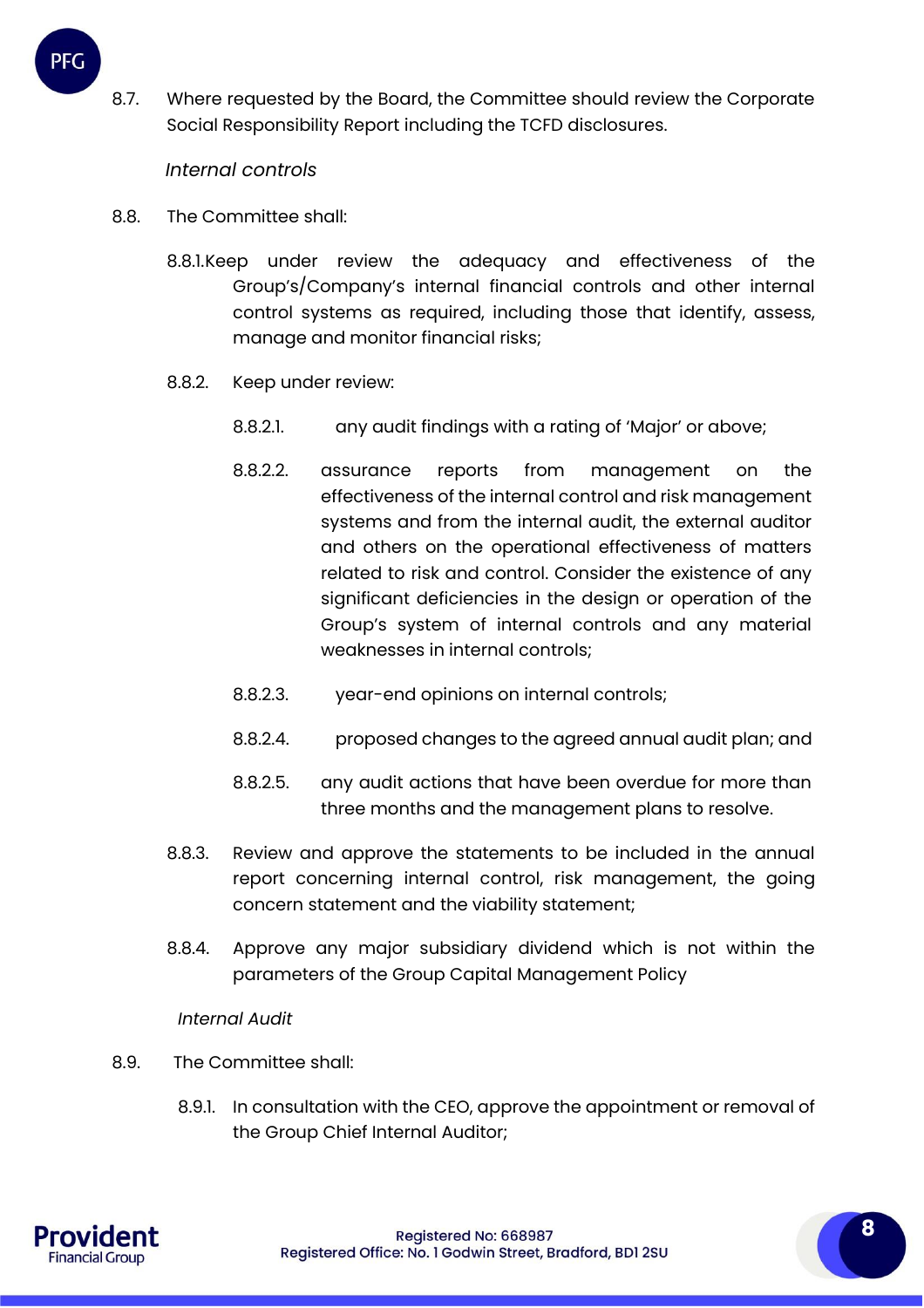

- 8.9.2. Through the Chair of the Committee, and in consultation with the CEO, agree and recommend to the Remuneration Committee for approval, salary and performance related remuneration for the Group Chief Internal Auditor;
- 8.9.3. Review and approve the role and mandate of Internal Audit and annually approve the Internal Audit Charter ensuring it is appropriate for the current needs of the Group/Company;
- 8.9.4. Review and approve the annual Group Internal Audit Plan to ensure that it is aligned to the key risks of the business and receive activity reports at each meeting on the work undertaken;
- 8.9.5. Ensure that Group Internal Audit has unrestricted scope, the necessary resources and access to information to enable it to fulfil its mandate, ensure there is open communication between all divisions, and that the Group internal audit function evaluates the effectiveness of these divisions as part of its audit plan, whilst ensuring that the Group Internal Audit function is equipped to perform in accordance with appropriate professional standards for internal auditors;
- 8.9.6. Ensure the Group Chief Internal Auditor has direct access to the Chair of the Board and the Chair of the Committee, whilst providing independence from the executives and remaining accountable to the Committee;
- 8.9.7. Carry out an annual assessment of the effectiveness of the Group Internal Audit Function, and as part of this assessment:
	- 8.9.7.1. Meet with the Group Chief Internal Auditor without the presence of management to discuss the effectiveness of the function;
	- 8.9.7.2. Review and assess the annual Group Internal Audit Work Plan;
	- 8.9.7.3. receive a report on the results of the internal auditor's work;
	- 8.9.7.4. determine whether it is satisfied that the quality, experience and expertise of internal audit is appropriate for the business;
	- 8.9.7.5. review the actions taken by management to implement the recommendations of internal audit and to support the

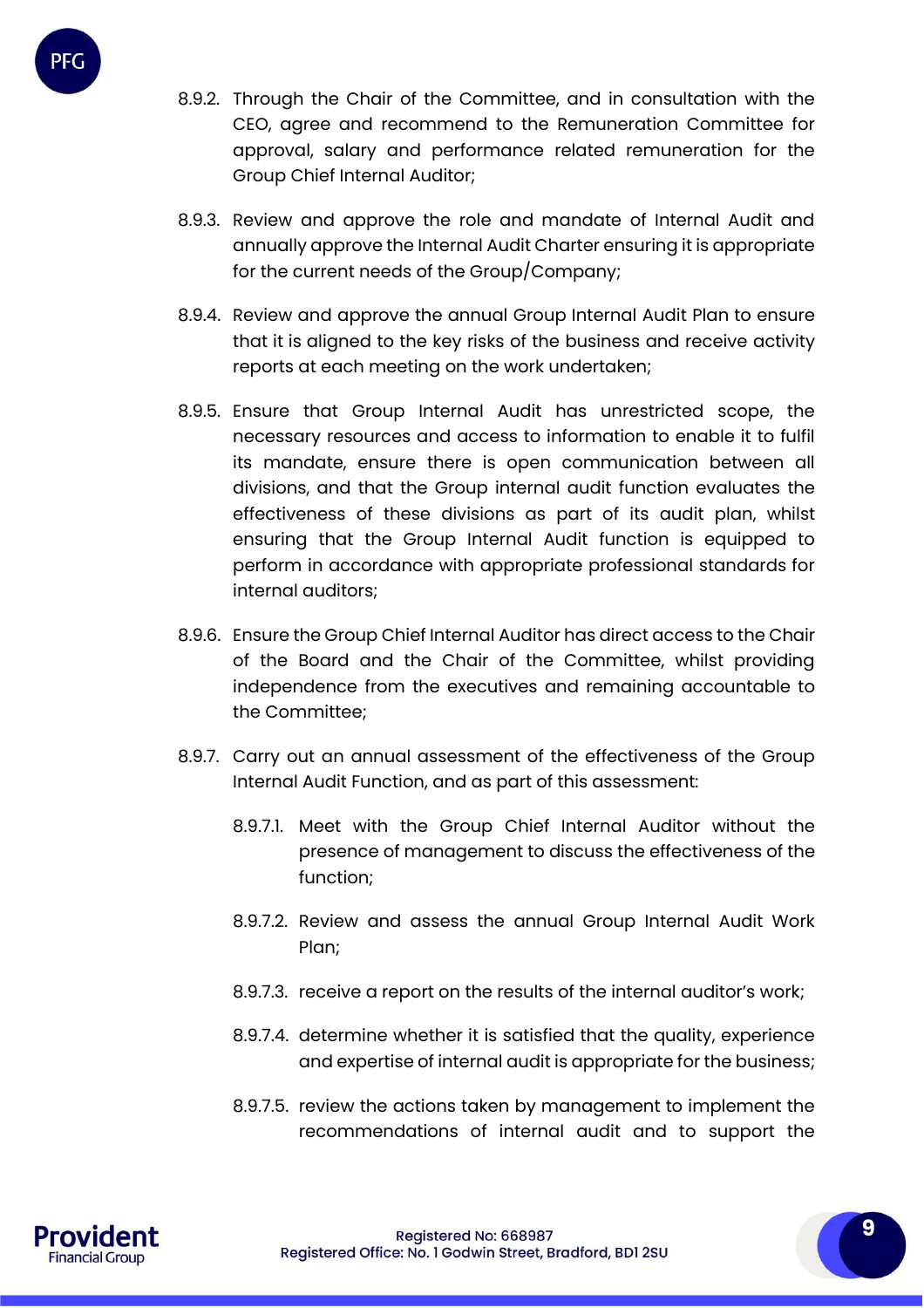- 8.9.7.6. Review Group Internal Audit's self-assessment against the Chartered Institute of Internal Auditors' financial services audit code.
- 8.9.8. Monitor and assess the role and effectiveness of the Group Internal Audit Function in the overall context of the business's risk management system and the work of compliance, finance and the external auditor;
- 8.9.9. Ensure an independent, third party review of the Internal Audit function is performed periodically.; and
- 8.9.10. Review and monitor responsiveness to the findings and recommendations of the Chief Internal Auditor's work on a regular basis.

*External Audit*

- 8.10. The Committee shall:
	- 8.10.1. Consider and make recommendations to the Board, to be put to shareholders for approval at the Annual General Meeting, in relation to the appointment, re- appointment and removal of the External Auditor\*;
	- 8.10.2. Ensure that at least once every ten years the audit services contract is put out to tender and oversee the selection process;
	- 8.10.3. Develop and oversee the selection procedure for the appointment of the external audit firm, ensuring that all tendering firms have access to all necessary information and individuals during the tendering process;
	- 8.10.4. If an external auditor resigns, investigate the issues leading to this and decide whether any action is required;
	- 8.10.5. Oversee the relationship with the External Auditor. In this context the Committee shall:
		- 8.10.5.1. Approve the scope and fees of the external auditor, including both fees for audit and non-audit services, and ensure that the level of fees is appropriate to enable an

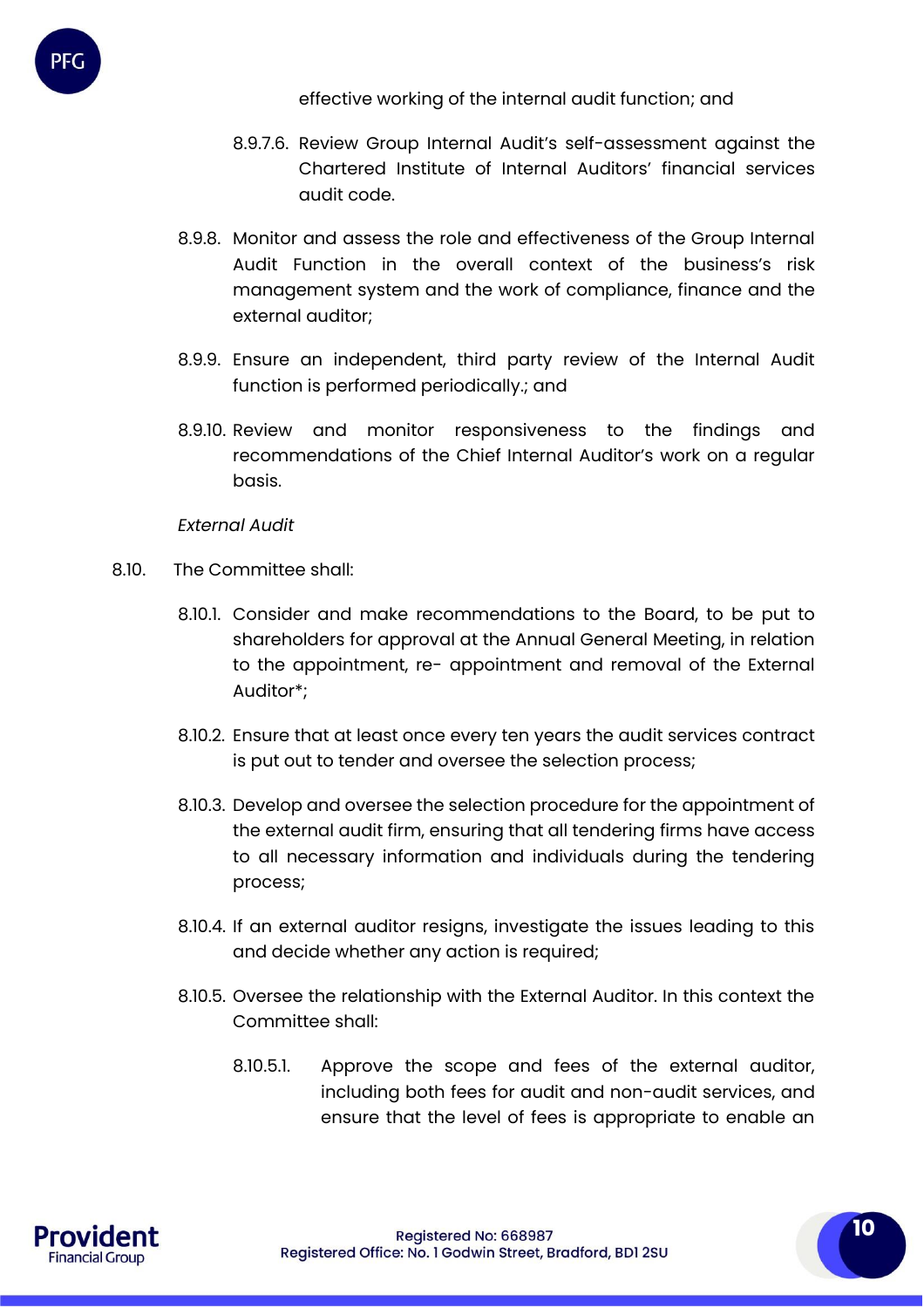- 8.10.5.2. Approve their terms of engagement, including any engagement letter issued at the start of each audit and the scope of the audit.
- 8.10.6. Assess annually the external auditor's independence and objectivity taking into account relevant UK law, regulation, the FRC's Ethical Standard and other professional requirements and the Group's relationship with the auditor as a whole, including any threats to the auditor's independence and the safeguards applied to mitigate those threats including the provision of any non-audit services;
- 8.10.7. Satisfy itself that there are no relationships between the auditor and the Company (other than in the ordinary course of business) which could adversely affect the auditor's independence and objectivity;
- 8.10.8. Approve the policy on the employment of former employees of the Group's auditor, taking into account the FRC's Ethical Standard and legal requirements, and monitor the application of this policy;
- 8.10.9. Monitor the auditor's processes for maintaining independence, its compliance with relevant UK law, regulation, other professional requirements and the FRC's Ethical Standard, including the guidance on the rotation of audit partner and staff;
- 8.10.10. Monitor the level of fees paid by the Group to the External Auditor compared to the overall fee income of the firm, office and partner and assess these in the context of relevant legal, professional and regulatory requirements, guidance and the FRC's Ethical Standard;
- 8.10.11. Assess annually the qualifications, expertise and resources of the External Auditor and the effectiveness of the external audit process, which shall include a report from the External Auditor on their own internal quality procedures;
- 8.10.12. Seek to ensure coordination of the external audit with the activities of the Group Internal Audit Function;
- 8.10.13. Evaluate the risks to the quality and effectiveness of the financial reporting process in the light of the external auditor's communications with the Committee;
- 8.10.14. Approve the formal policy on the provision of non-audit services by

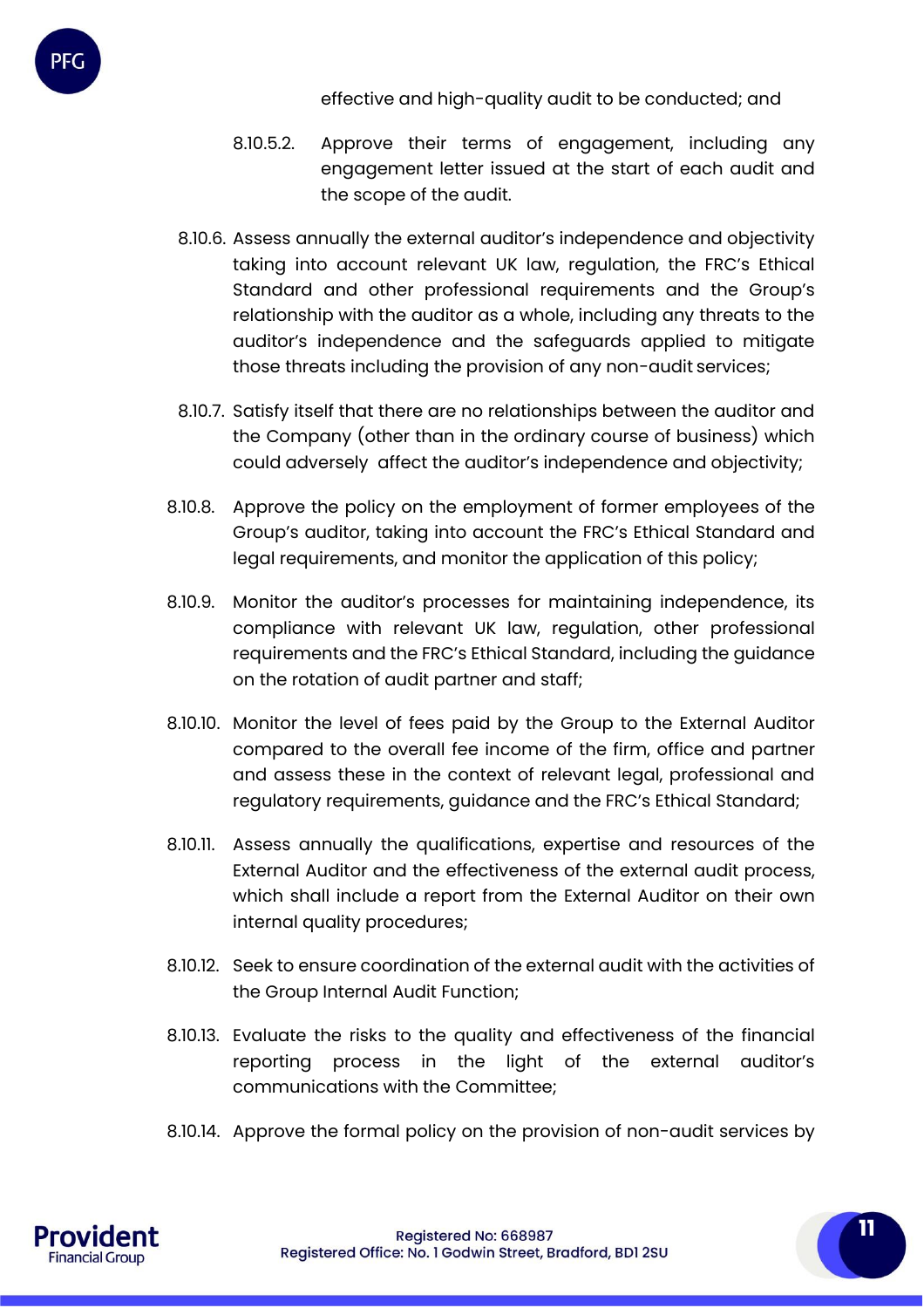

the auditor, including the approval of non-audit services by the Committee and specifying the types of non-audit service to be preapproved, and assessment of whether non-audit services have a direct or material effect on the audited financial statements. The policy should include consideration of the following matters:

- 8.10.14.1. Threats to the independence and objectivity of the External Auditor and any safeguards in place;
- 8.10.14.2. The nature of the non-audit services;
- 8.10.14.3. Whether the external audit firm is the most suitable supplier of the non- audit service; and
- 8.10.14.4. The fees for the non-audit services, both individually and in aggregate, relative to the audit fee;
- 8.10.15. Meet regularly with the External Auditor (including once at the planning stage before the audit and once after the audit at the reporting stage) and, at least twice a year, meet with the external auditor without management being present, to discuss the auditor's remit and any issues arising from the audit;
- 8.10.16. Discuss with the External Auditor the factors that could affect audit quality and review and approve the annual audit plan, ensuring it is consistent with the scope of the audit engagement, having regard to the seniority, expertise and experience of the audit team;
- 8.10.17. Review the findings of the audit with the external auditor. This shall include, but not limited to, the following:
	- 8.10.17.1. A discussion of any major issues which arose during the audit;
	- 8.10.17.2. The auditor's explanation of how the risks to audit quality were addressed;
	- 8.10.17.3. Key accounting and audit judgements;
	- 8.10.17.4. The external auditor's view of these interactions with senior management; and
	- 8.10.17.5. Levels of errors identified during the audit;

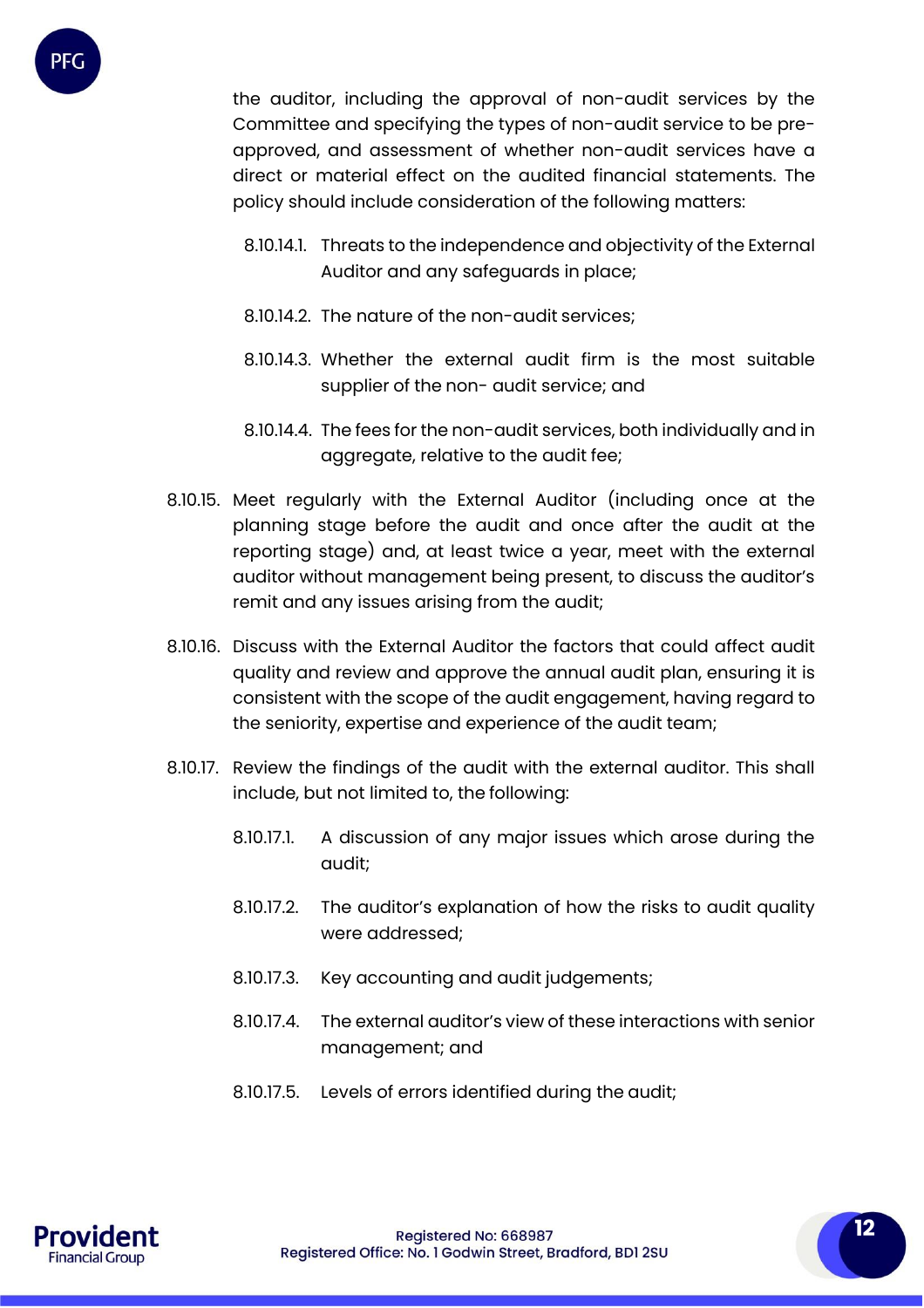

- 8.10.18. Review any representation letter(s) requested by the External Auditor before they are signed by management;
- 8.10.19. Review the management letter and management's response to the auditor's findings and recommendations; and
- 8.10.20. Review the effectiveness of the audit process, including an assessment of the quality of the audit, the handling of key judgements by the auditor, and the auditor's response to questions from the Committee.

## *Tax Matters\**

8.11. The Committee shall oversee the Group's tax matters, including the review and challenge of key tax risks and the management of those risks as part of the review of the annual and half-yearly reports.

## 8 Reporting responsibilities

- 9.1. The Chair of the Committee shall formally report to the Board on its proceedings after each meeting on all matters within its duties and responsibilities and shall also formally report to the Board on how it has discharged its responsibilities. The report shall include:
	- 9.1.1. The significant issues that it considered in relation to the financial statements under section 7.1 and how these were addressed;
	- 9.1.2. Its assessment of the effectiveness of the external audit process, the approach taken to the appointment or reappointment of the external auditor, length of tenure of the audit firm, when a tender was last conducted and advance notice of any retendering plans;
	- 9.1.3. Any significant alleged frauds or misrepresentation of assets to the Risk Committee; and
	- 9.1.4. Any other issues on which the Board has requested the Committee's opinion.
- 9.2. The Committee shall make whatever recommendations to the Board it deems appropriate on any area within its remit where action or improvement is needed.
- 9.3. The Committee shall compile a report on its activities to be included in the Group's annual report. The report should include an explanation of how the

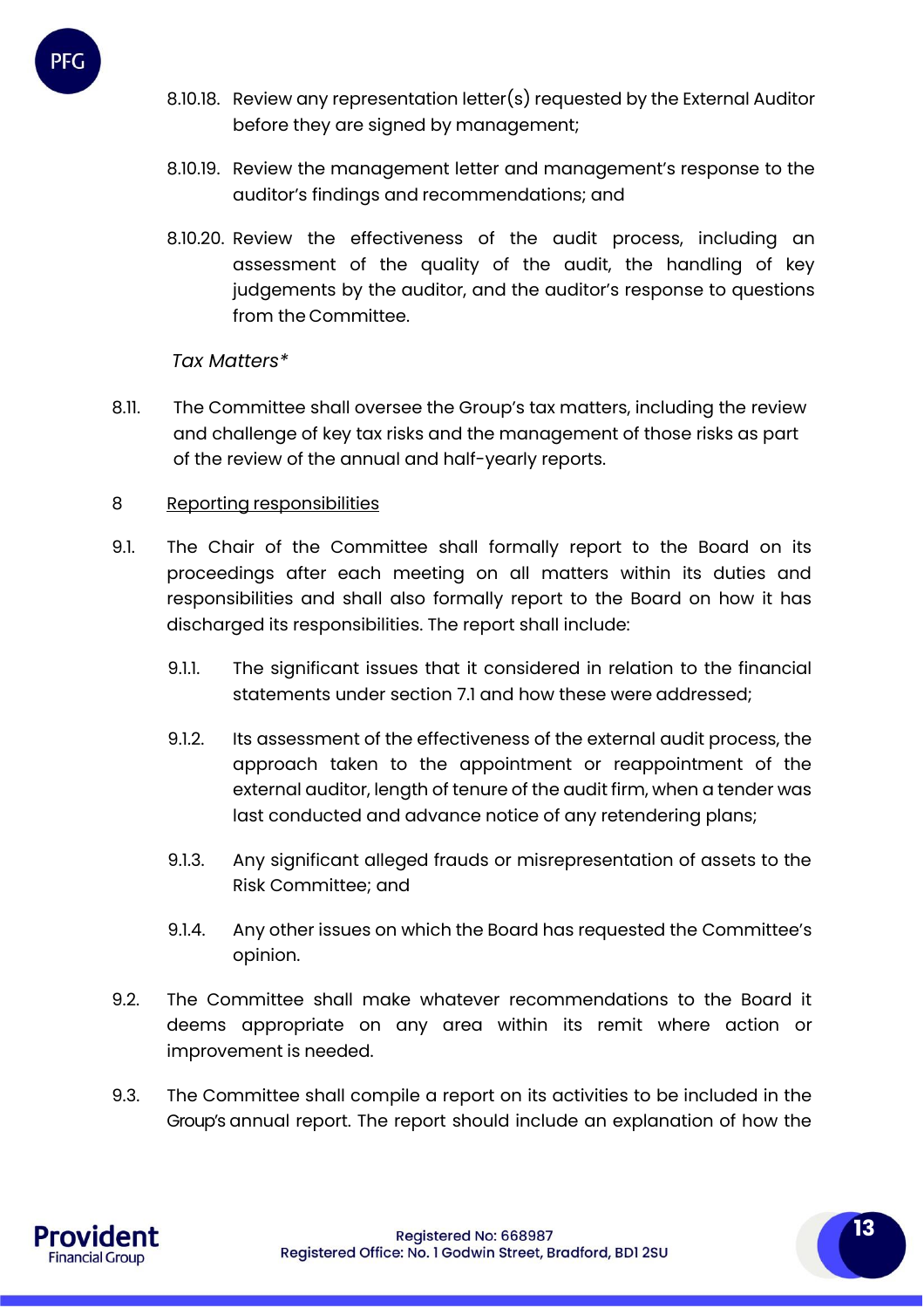

Committee has addressed the independence and effectiveness of the external audit process; the significant issues that the Committee considered in relation to the financial statements and how these issues were addressed, having regard to matters communicated to it by the auditor, and all other information requirements set out in theCode.

- 9.4. In compiling the reports referred to in 8.1 and 8.3, the Committee should exercise judgement in deciding which of the issues it considers inrelation to the financial statements are significant, but should include at least those matters that have informed the Board's assessment of whether the Group /Company are going concerns and the inputs to the Board's viability statement. The report to shareholders need not repeat information disclosed elsewhere in the annual report and accounts, but could provide cross references to that information.
- 9 Other matters

The Committee shall:

- 9.1 Have access to sufficient resources in order to carry out its duties, including access to the company secretariat for assistance as required;
- 9.2 Be provided with appropriate and timely training, both in the form of an induction programme for new members and on an ongoing basis for all members;
- 9.3 Give due consideration to laws and regulations, the provisions of the Code and the requirements of the Financial Conduct Authority Listing Rules, Prospectus Rules and Disclosure Guidance and Transparency Rules and any other applicable rules, as appropriate;
- 9.4 Be responsible for oversight of the co-ordination of the Group's internal audit function and the External Auditors;
- 9.5 Oversee any investigation of activities which are within its terms of reference;
- 9.6 Work and liaise as necessary with all other Board Committees, taking particular account of the impact of risk management and internal controls being delegated to different Committees;
- 9.7 Review its own performance, constitution and terms of reference at least annually to ensure it is operating at maximum effectiveness and recommend any changes it considers necessary to the Board for approval.

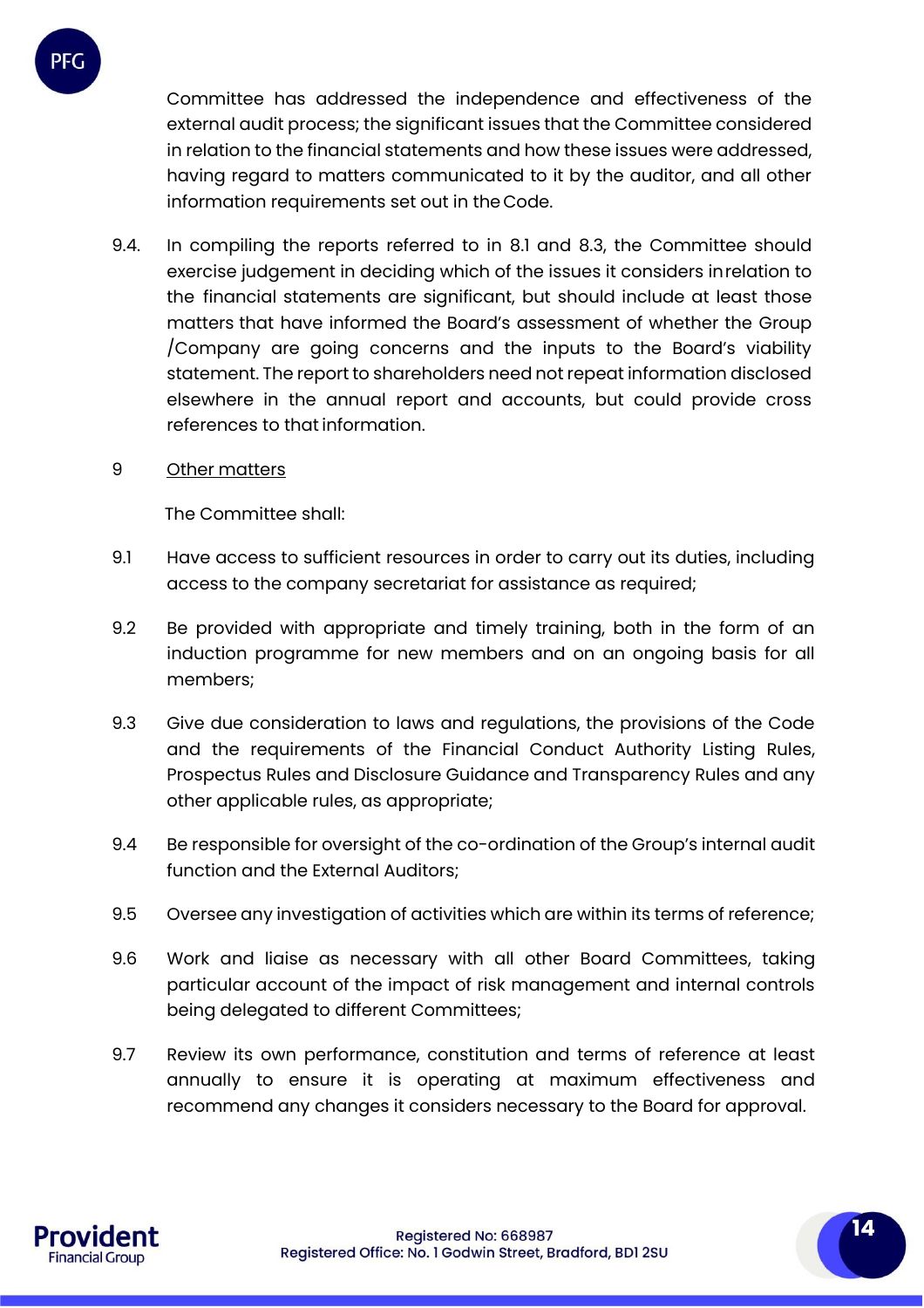

#### 10 Authority

10.1 The Committee is authorised by the Board to undertake any activity within its terms of reference.

The Committee is authorised to:

- 10.2 Seek any information it requires from any employee of the Group in order to perform its duties;
- 10.3 Obtain, at the Group's expense, independent legal, accounting or other independent professional advice on any matter within its terms of reference if it believes it is necessary to do so, providing the cost of the advice in relation to a specific matter this does not exceed £20,000 (exclusive of VAT). Should it exceed this figure, approval from Board is to be obtained in advance;
- 10.4 Secure the attendance of third parties with relevant experience and expertise;
- 10.5 Call on any employee of the Group to be questioned at a meeting of the Committee as and when required; and
- 10.6 Have the right to publish in the Company's annual report, details of any issues that cannot be resolved between the Committee and the Board, including in relation to the appointment of the External Auditor.
- 11 Change Control

| <b>Date</b>      | V              | <b>Changes Made</b>                   | <b>Approved</b><br><b>By</b> |
|------------------|----------------|---------------------------------------|------------------------------|
|                  |                |                                       |                              |
| 20<br><b>Nov</b> |                | Amended to include FRC & ICSA         |                              |
| 2017             |                | Guidance for Audit Committees.        |                              |
|                  |                |                                       |                              |
| 26               | v              | <b>Various</b>                        | GAC                          |
| February         | $\overline{2}$ |                                       | <b>Board</b>                 |
| 2019             |                |                                       |                              |
|                  |                |                                       |                              |
| 16               | V              | Removal of ABC and Fraud duties which | GAC                          |
| Decemb           |                | have been transferred to the GRC.     |                              |